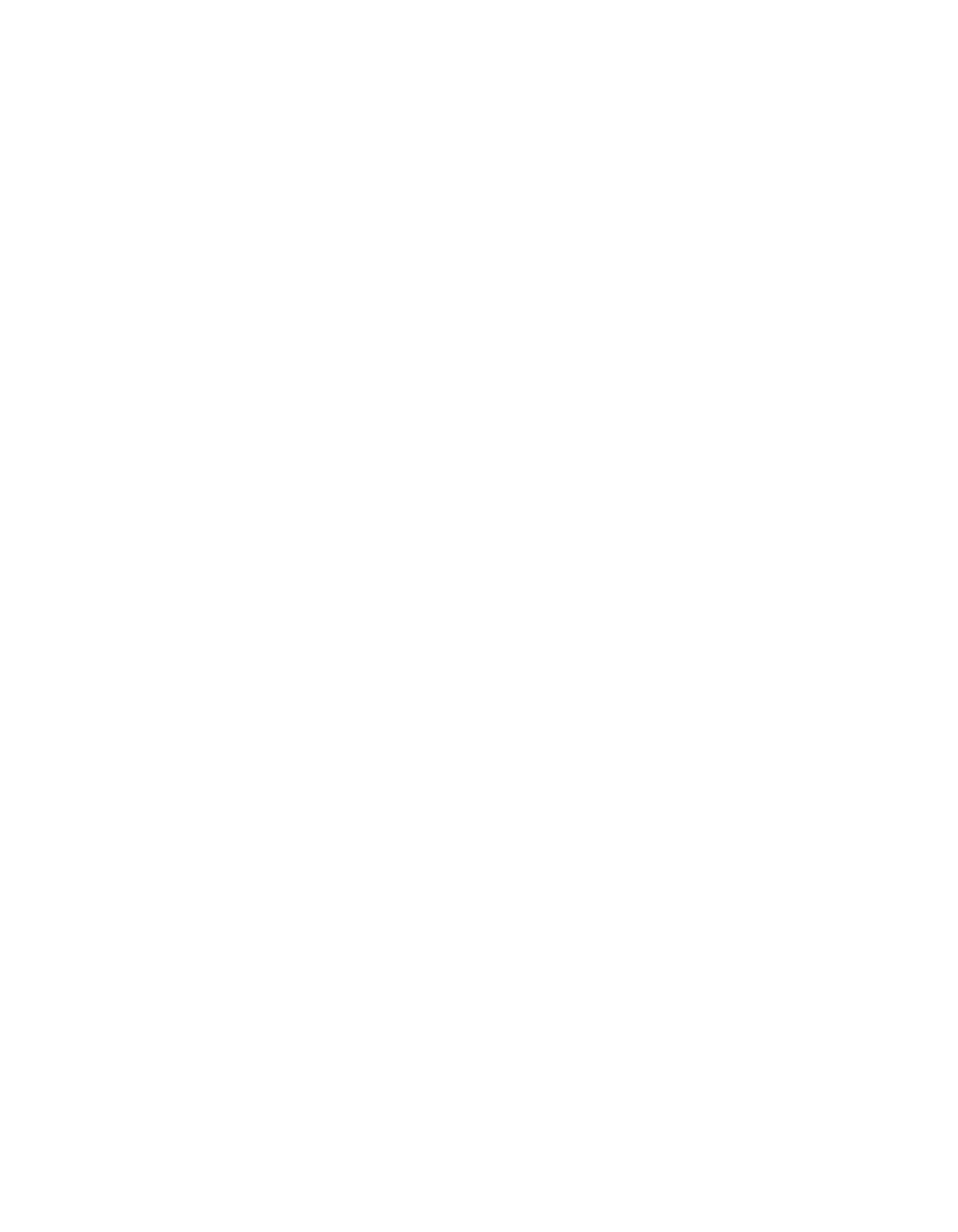# **Contents**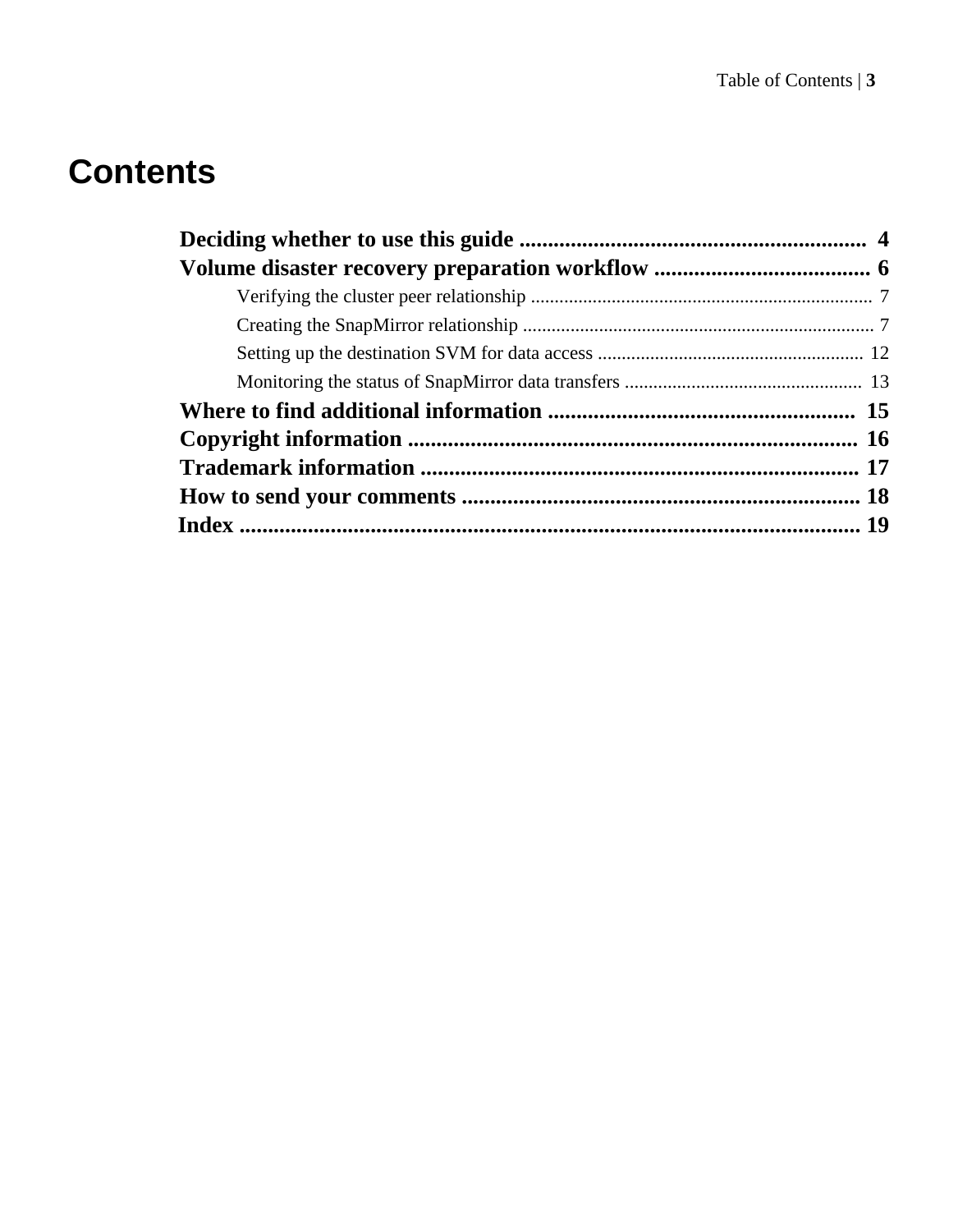# <span id="page-3-0"></span>**Deciding whether to use this guide**

This guide describes how to quickly protect a source volume on a peered Data ONTAP cluster in preparation for disaster recovery. You should use this guide if you want to configure and monitor SnapMirror relationships between peered clusters for volume disaster recovery and do not need a lot of conceptual background for the tasks.

SnapMirror provides scheduled asynchronous, block-level data protection. SnapMirror replicates Snapshot copies and can replicate NAS or SAN volumes on which deduplication, data compression, or both are run, including volumes containing qtrees and LUNs. SnapMirror configuration information is stored in a database that Data ONTAP replicates to all the nodes in the cluster.

You should use this guide if you want to create SnapMirror relationships for volume-level disaster recovery in the following way:

- You are working with clusters running Data ONTAP 8.3 or later.
- You are a cluster administrator.
- You are using FlexVol volumes and not an Infinite Volume.
- You have configured an authenticated peer relationship between two clusters. [Clustered Data ONTAP 8.3 Cluster Peering Express Guide](https://library.netapp.com/ecm/ecm_download_file/ECMP1547469)
- You have enabled the SnapMirror license on both the source and the destination clusters.
- You want to use best practices, not explore every available option.
- You do not want to read a lot of conceptual background.
- You want to use OnCommand System Manager, not the command-line interface or an automated scripting tool.

If these assumptions are not correct for your situation, or if you want more conceptual background information, you should see the following resources:

- [Clustered Data ONTAP 8.3 Data Protection Guide](https://library.netapp.com/ecm/ecm_download_file/ECMP1610205)
- [NetApp Technical Report 4015: SnapMirror Configuration and Best Practices Guide for](http://www.netapp.com/us/media/tr-4015.pdf) [Clustered Data ONTAP](http://www.netapp.com/us/media/tr-4015.pdf)
- [Clustered Data ONTAP 8.3 Logical Storage Management Guide](https://library.netapp.com/ecm/ecm_download_file/ECMP1610211)
- [NetApp Documentation: OnCommand Workflow Automation \(current releases\)](http://mysupport.netapp.com/documentation/productlibrary/index.html?productID=61550) OnCommand Workflow Automation enables you to run prepackaged workflows that automate management tasks such as the workflows described in Express Guides.
- [Clustered Data ONTAP 8.3 Commands: Manual Page Reference](https://library.netapp.com/ecm/ecm_download_file/ECMP1610202)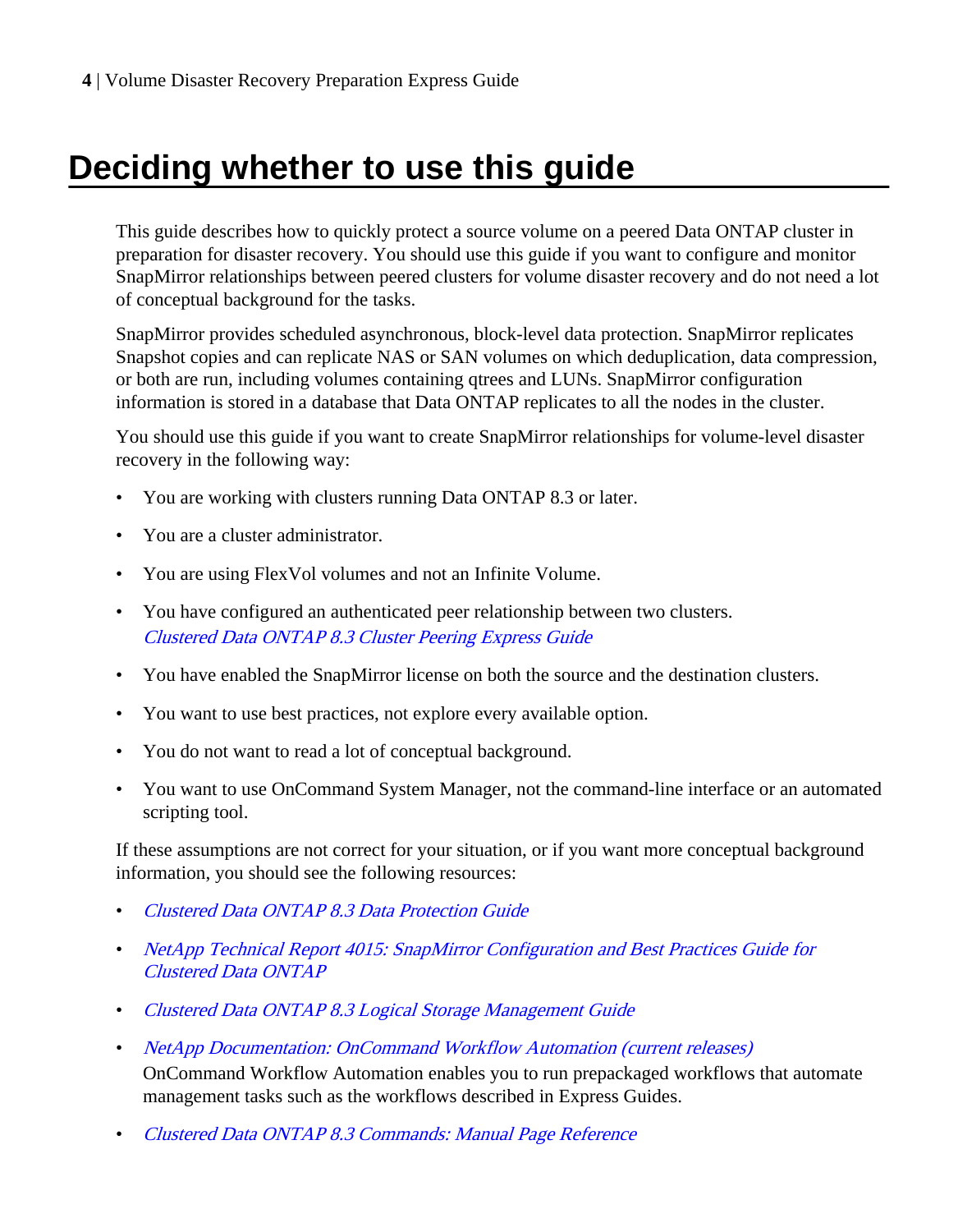Provides the set of commands for configuring and managing SnapMirror relationships. You might want to use the SnapMirror commands to write a script that creates multiple SnapMirror relationships.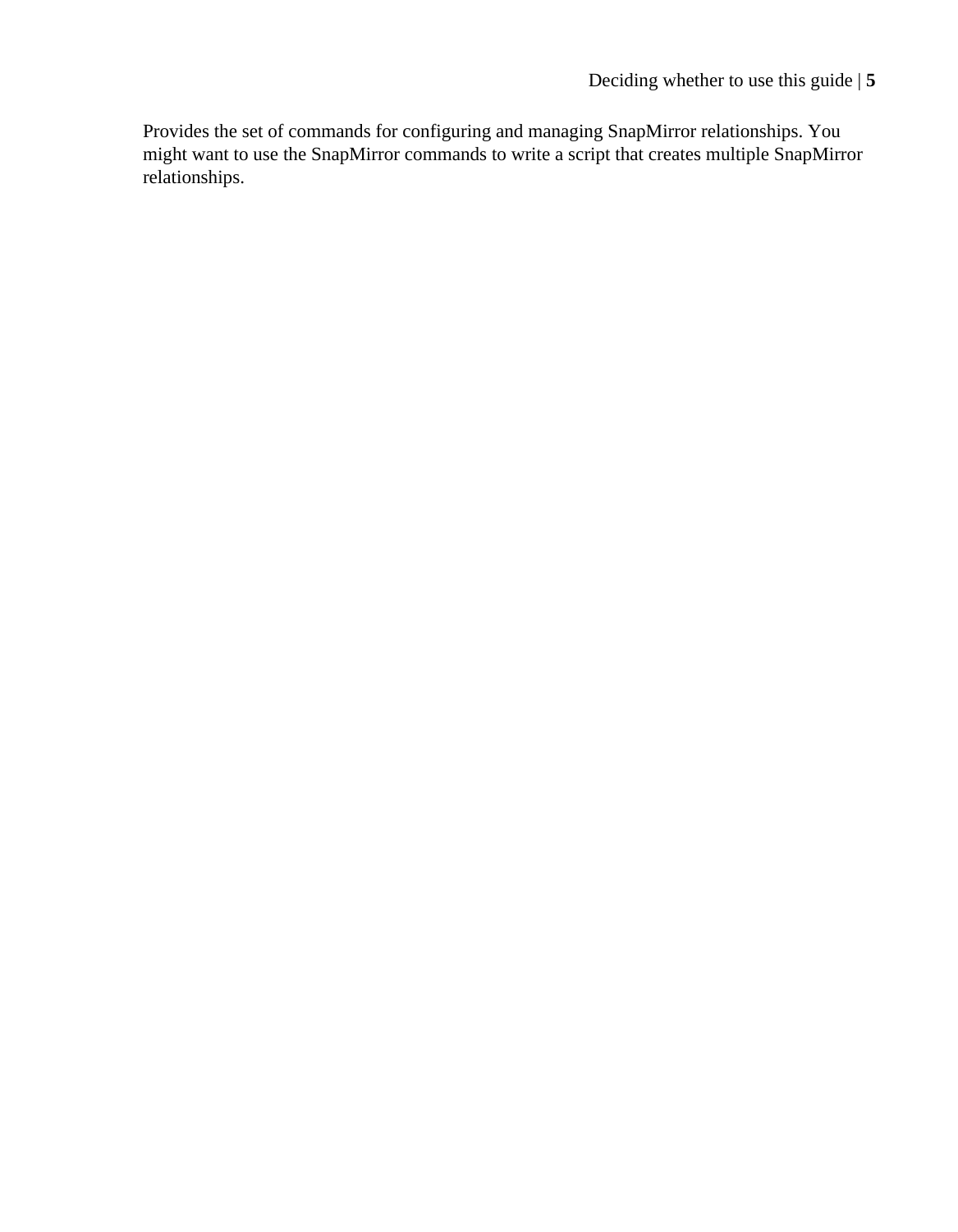# <span id="page-5-0"></span>**Volume disaster recovery preparation workflow**

Preparing volumes for disaster recovery involves verifying the cluster peer relationship, creating the SnapMirror relationship between volumes residing on peered clusters, setting up the destination SVM for data access, and monitoring the SnapMirror relationship periodically.

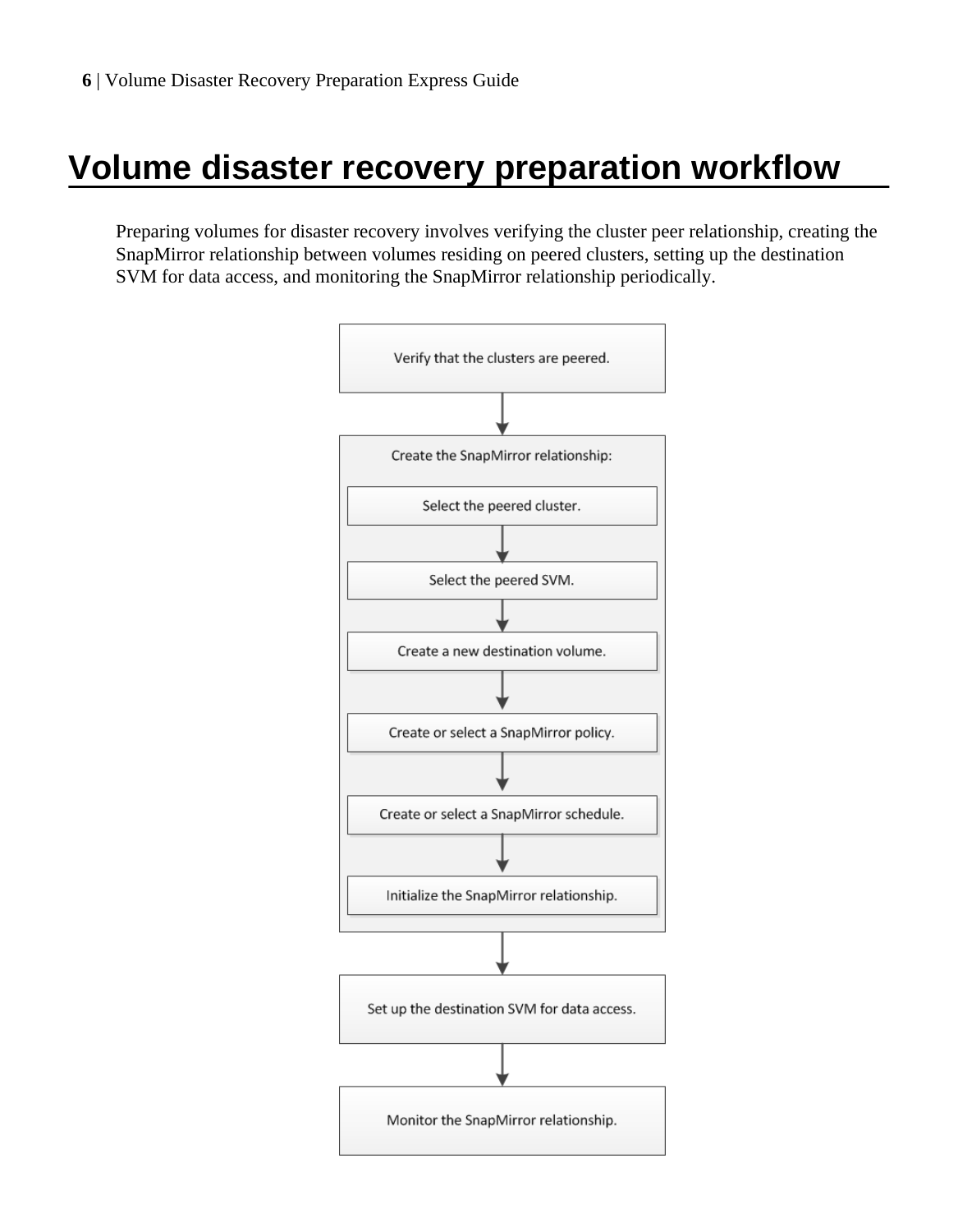## <span id="page-6-0"></span>**Verifying the cluster peer relationship**

Before you set up a volume for disaster recovery, you must verify that the source and destination clusters are peered and are communicating with each other through the peer relationship.

#### **Steps**

- **1.** Enter the URL **https://IP-address-of-cluster-management-LIF** in a web browser and log in to System Manager using your cluster administrator credential.
- **2.** Expand the **Cluster** hierarchy in the left navigation pane.
- **3.** Click **Configuration > Peers** to ensure that the peered cluster is authenticated and available.

The destination cluster is cluster-1 and the source cluster is cluster-2.

| eers         |              |                                                                                                  |
|--------------|--------------|--------------------------------------------------------------------------------------------------|
|              |              | 'Availability' and 'Authentication Status' information might be stale for up to several minutes. |
| Ø<br>Create  |              | Modify Passphrase <b>Modify Remote Intercluster LIFs</b> X Delete <b>3</b>                       |
| Peer Cluster | Availability | <b>Authentication Status</b>                                                                     |
|              |              |                                                                                                  |

## **Creating the SnapMirror relationship**

You must create a SnapMirror relationship between the source volume on one cluster and the destination volume on the peered cluster for replicating data for disaster recovery.

#### **Before you begin**

- You must have the cluster administrator user name and password for the destination cluster.
- The destination aggregate must have available space.
- Both the clusters must be configured and set up appropriately to meet the requirements of your environment for user access, authentication, and client access.

#### **About this task**

You must perform this task from the **source** cluster.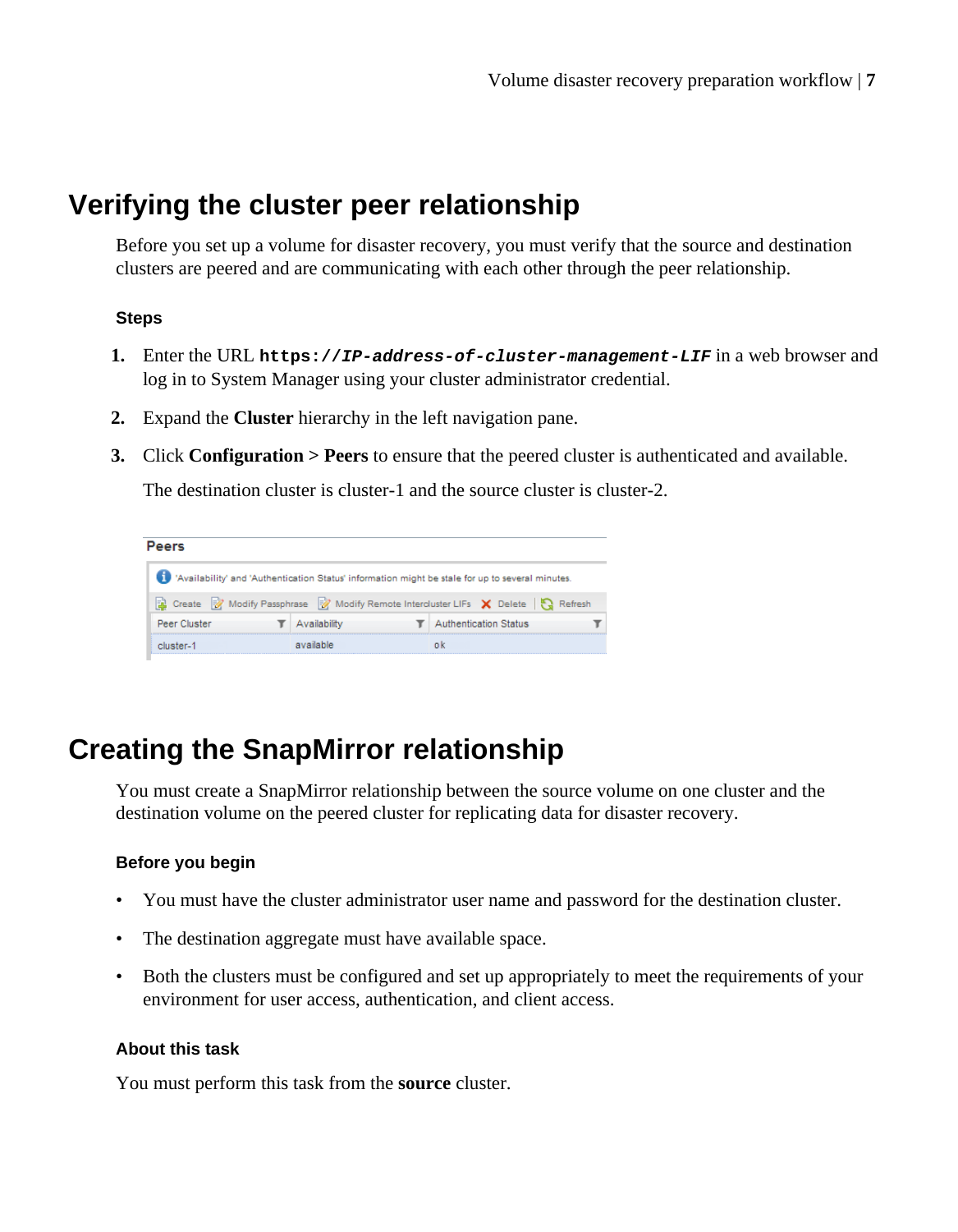#### **Steps**

- **1.** Expand the **Storage Virtual Machines** hierarchy in the left navigation pane.
- **2.** Select the source SVM that contains the volume you want to protect, and then select **Storage > Volumes**.
- **3.** Select the volume you want to protect from the Volumes list, and then click **Protect by > Mirror**.

The Create Mirror Relationship window is displayed.

- **4.** In the **Destination Volume** section, select the peered cluster.
- **5.** Specify the SVM for the destination volume:

| If the SVM is | Then                                                                                                                                                        |  |  |  |
|---------------|-------------------------------------------------------------------------------------------------------------------------------------------------------------|--|--|--|
| Peered        | Select the peered SVM from the list.                                                                                                                        |  |  |  |
| Not peered    | Select the SVM.<br>а.<br><b>b.</b> Click Authenticate.<br>c. Enter the cluster administrator's credentials of the peered cluster, and<br>then click Create. |  |  |  |

- **6.** Create a new destination volume:
	- a. Select the **New Volume** option.
	- b. Use the default volume name or enter a new volume name.
	- c. Select the destination aggregate.

| <b>Destination Volume</b>     |                                    |   |                                    |              |
|-------------------------------|------------------------------------|---|------------------------------------|--------------|
| Cluster:<br>$\left( 2\right)$ | cluster-1                          | v |                                    |              |
|                               | Cluster peering status is healthy. |   |                                    |              |
| Storage Virtual Machine:      | dest_SVM(peered)                   | v |                                    |              |
| Volume:                       | ● New Volume ● Select Volume       |   |                                    |              |
|                               | Volume name:                       |   | Aggregate:                         |              |
|                               | source_SVM_Vol1_mirror             |   | aggr1                              | $\checkmark$ |
|                               |                                    |   | 761.25 MB available (of 784.35 MB) |              |

**7.** In the **Configuration Details** section, specify the SnapMirror policy:

| If you want to            | Then                                      |
|---------------------------|-------------------------------------------|
| Assign an existing policy | Select a SnapMirror policy from the list. |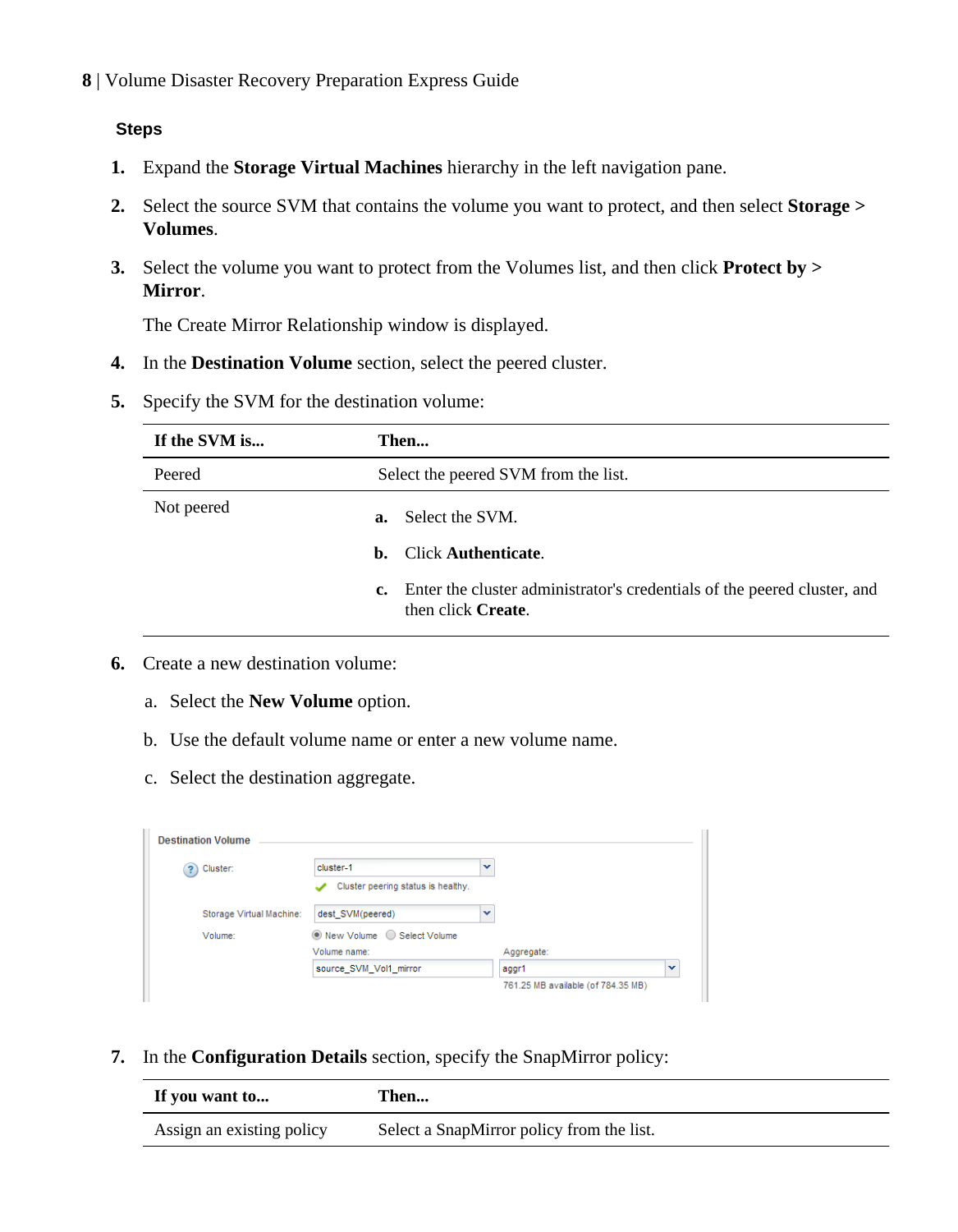| If you want to      |    | Then                                                                                                                                                                                                                          |
|---------------------|----|-------------------------------------------------------------------------------------------------------------------------------------------------------------------------------------------------------------------------------|
| Create a new policy | a. | Click Create Policy.                                                                                                                                                                                                          |
|                     |    | <b>b.</b> In the Create Mirror Policy window, specify a policy name and set<br>the schedule transfer priority.                                                                                                                |
|                     |    | Normal priority transfers are scheduled before low-priority transfers.<br>By default, the priority is set to Normal.                                                                                                          |
|                     |    | c. Select the <b>Transfer All Source Snapshot Copies</b> check box to<br>include the "all_source_snapshots" rule to the mirror policy, which<br>will enable you to back up all the Snapshot copies from the source<br>volume. |
|                     |    | <b>d.</b> Select the <b>Enable Network Compression</b> check box to compress the<br>data that is being transferred.                                                                                                           |
|                     | е. | Click Create.                                                                                                                                                                                                                 |

- **Create Mirror Policy**  $\overline{\mathsf{x}}$ **Destination Cluster:** cluster-1 Destination Storage Virtual Machine: dest\_SVM Policy Name: policy × Transfer Priority: Normal Transfer All Source Snapshot Copies ? Enable Network Compression **Add Comments** Create Cancel
- **8.** Specify the SnapMirror schedule:

| If you want to              |                                                          | Then                                                                                                                        |  |  |  |
|-----------------------------|----------------------------------------------------------|-----------------------------------------------------------------------------------------------------------------------------|--|--|--|
| Assign an existing schedule | From the list of schedules, select an existing schedule. |                                                                                                                             |  |  |  |
| Create a new schedule       | $a_{\cdot}$                                              | Click Create Schedule.                                                                                                      |  |  |  |
|                             | b.                                                       | In the Create New Schedule window, choose one of the following<br>options:                                                  |  |  |  |
|                             |                                                          | <b>Basic</b> to specify recurring days and recurring schedule details<br>٠                                                  |  |  |  |
|                             |                                                          | <b>Advanced</b> to specify the advanced cron options in months, days,<br>٠<br>week days (if applicable), hours, and minutes |  |  |  |
|                             |                                                          | Click Create                                                                                                                |  |  |  |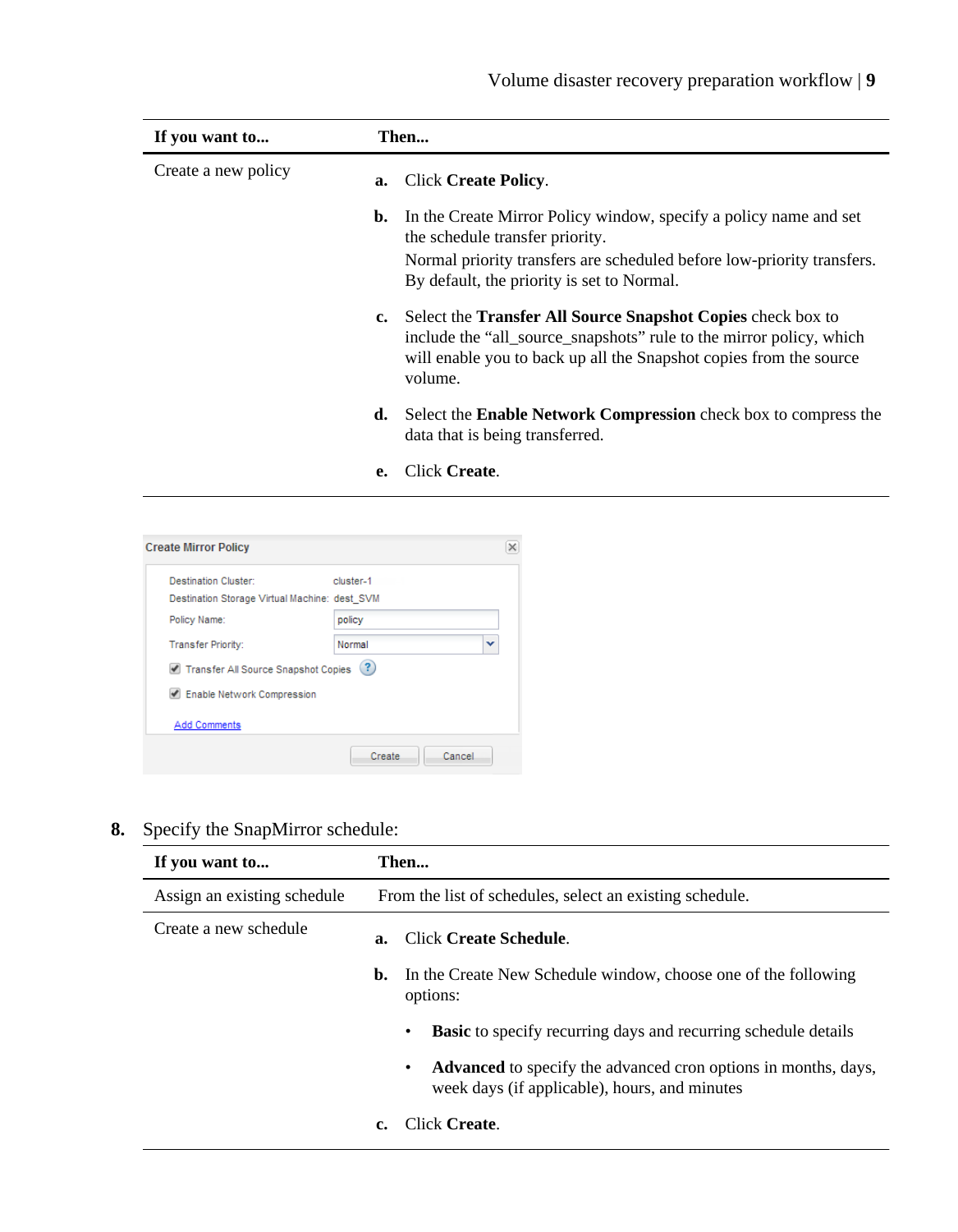| Schedule Name:<br>custom schedule1 |   |
|------------------------------------|---|
|                                    |   |
| ◉ Basic (?) Advanced (cron style)  |   |
|                                    |   |
|                                    |   |
| Daily<br>Repeat:                   | v |
|                                    | v |

**9.** Ensure that the **Initialize Relationship** check box is selected and then click **Create**.

Initializing the SnapMirror relationship ensures that the destination volume has a baseline to start protecting the source volume.

| <b>Configuration Details</b> |                                                                               |                          |                        |
|------------------------------|-------------------------------------------------------------------------------|--------------------------|------------------------|
| Mirror Policy:<br>?          | <b>DPDefault</b>                                                              | $\checkmark$             | <b>Create Policy</b>   |
|                              | SnapMirror labels: sm created<br>Create version flexible mirror relationship. |                          | 3                      |
| Mirror Schedule:<br>?        | ۰<br>hourly                                                                   | $\overline{\phantom{a}}$ | <b>Create Schedule</b> |
|                              | Every hour at 05 minute(s)<br>None                                            |                          |                        |
| Initialize Relationship      |                                                                               |                          |                        |
|                              | Create                                                                        |                          | Cancel                 |

The wizard creates the relationship with the default **DPPolicy** mirror policy and the **hourly** schedule. The relationship is initialized by starting a baseline transfer of data from the source volume to the destination volume.

The initialization operation might take some time. The Status section shows the status of each job.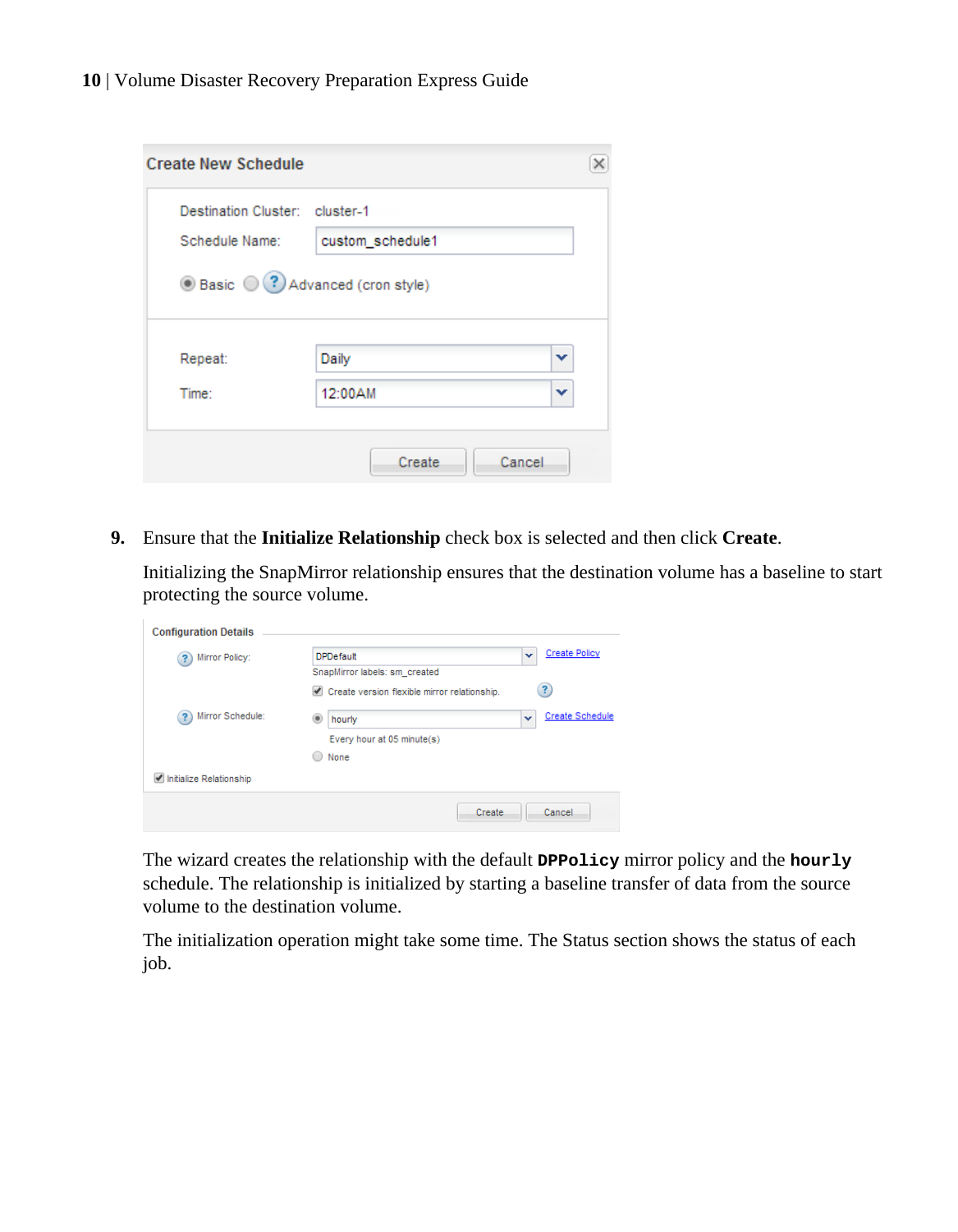| <b>Create Mirror Relationship</b>   |                          | ×   |
|-------------------------------------|--------------------------|-----|
| Source Volume                       |                          |     |
| Cluster:                            | cluster-2                |     |
| Storage Virtual Machine: source_SVM |                          |     |
| Volume:                             | Vol1 (Used space 120 KB) |     |
| <b>Destination Volume</b>           |                          |     |
| Cluster:                            | cluster <sub>-1</sub>    |     |
| Storage Virtual Machine: dest SVM   |                          |     |
| Volume:                             | source SVM Vol1 mirror   |     |
| <b>Configuration Details</b>        |                          |     |
| Mirror Policy:                      | <b>DPDefault</b>         |     |
| Mirror Schedule:                    | hourly                   |     |
| Status ______                       |                          |     |
| Create volume                       | Completed successfully   |     |
| Create mirror relationship          | Completed successfully   |     |
| Initialize relationship             | Started successfully     |     |
|                                     |                          | Ok. |

- **10.** Verify the relationship status of the SnapMirror relationship:
	- a. Select the volume from the Volumes list, and then click **Data Protection**.
	- b. In the **Data Protection** tab, verify that the SnapMirror relationship you created is listed and the relationship state is **Snapmirrored**.

| Name                                       | $\blacktriangleright$ Aggregate |  | $\mathbb{F}$ Status       | <b>T</b> % Used   |              | <b>T</b> Available Space  |                        | <b>T</b> Total Space |        | <b>T</b> Storage Efficiency |                  |
|--------------------------------------------|---------------------------------|--|---------------------------|-------------------|--------------|---------------------------|------------------------|----------------------|--------|-----------------------------|------------------|
| Vol1                                       | aggr3                           |  | <b>O</b> Online           | 5                 |              | 18.89 MB                  |                        | 20 MB                |        | <b>Disabled</b>             |                  |
| Vol11                                      | aggr3                           |  | Online                    | 6                 |              | 18.67 MB                  |                        | <b>20 MB</b>         |        | <b>Disabled</b>             |                  |
| Vol2                                       | aggr3                           |  | Online                    | 5                 |              | 18.85 MB                  |                        | <b>20 MB</b>         |        | <b>Disabled</b>             |                  |
| dest_SVM_source_S                          | aggr3                           |  | Online                    | 5                 |              | 18.87 MB                  |                        | <b>20 MB</b>         |        | <b>Disabled</b>             |                  |
| dest SVM vol 040                           | aggr1                           |  | Online                    | 5                 |              | 42.62 MB                  | <b>45 MB</b>           |                      |        | <b>Disabled</b>             |                  |
| <b>Destination Storage Virtual Machine</b> |                                 |  | <b>Destination Volume</b> | <b>Is Healthy</b> |              | <b>Relationship State</b> | <b>Transfer Status</b> |                      | Type   | Lag Time                    | Policy           |
| dest SVM                                   |                                 |  | source SVM Vol1 mirror    | ● Yes             | Snapmirrored |                           | Idle                   |                      | Mirror | None                        | <b>DPDefault</b> |
|                                            |                                 |  |                           |                   |              |                           |                        |                      |        |                             |                  |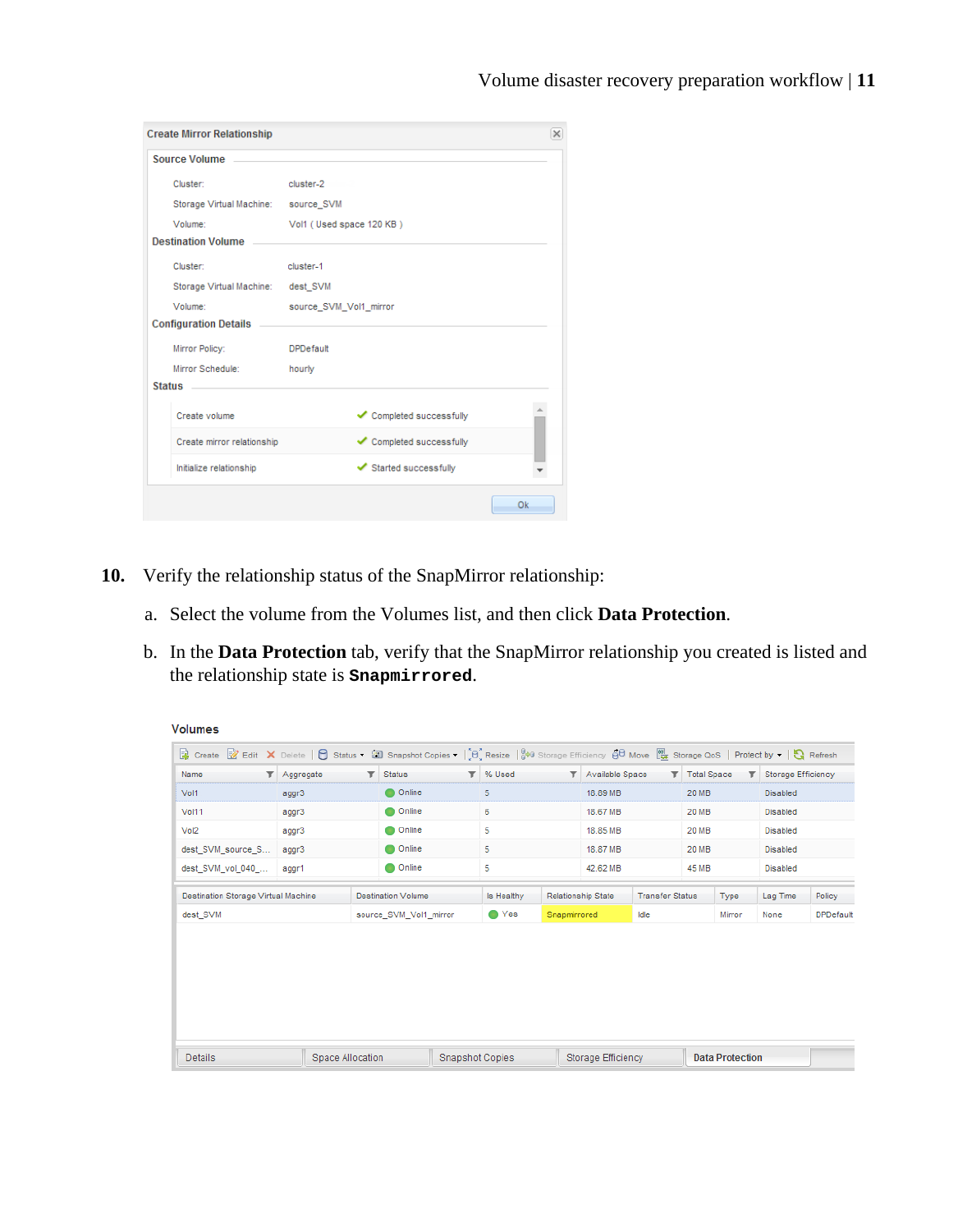#### <span id="page-11-0"></span>**After you finish**

You must make a note of the source volume settings such as thin provisioning, deduplication, compression, and autogrow. You can use this information when you break the SnapMirror relationship and verify the destination volume settings.

## **Setting up the destination SVM for data access**

You can minimize data access disruption when activating the destination volume by setting up required configurations such as LIFs, CIFS shares, and export policies for the NAS environment, and LIFs and initiator groups for the SAN environment on the SVM containing the destination volume.

#### **About this task**

You must perform this task on the **destination** cluster for the SVM containing the destination volume.

#### **Choices**

- NAS environment:
	- 1. Create NAS LIFs.
	- 2. Create CIFS shares with the same share names that were used on the source.
	- 3. Create appropriate NFS export policies.
	- 4. Create appropriate quota rules.
- SAN environment:
	- 1. Create SAN LIFs.
	- 2. Optional: Configure portsets.
	- 3. Configure initiator groups.
	- 4. For FC, zone the FC switches to enable the SAN clients to access the LIFs.

#### **After you finish**

If any changes were made on the SVM containing the source volume, you must replicate the changes manually on the SVM containing the destination volume.

#### **Related information**

[NetApp Documentation: Clustered Data ONTAP Express Guides](http://mysupport.netapp.com/documentation/docweb/index.html?productID=61885)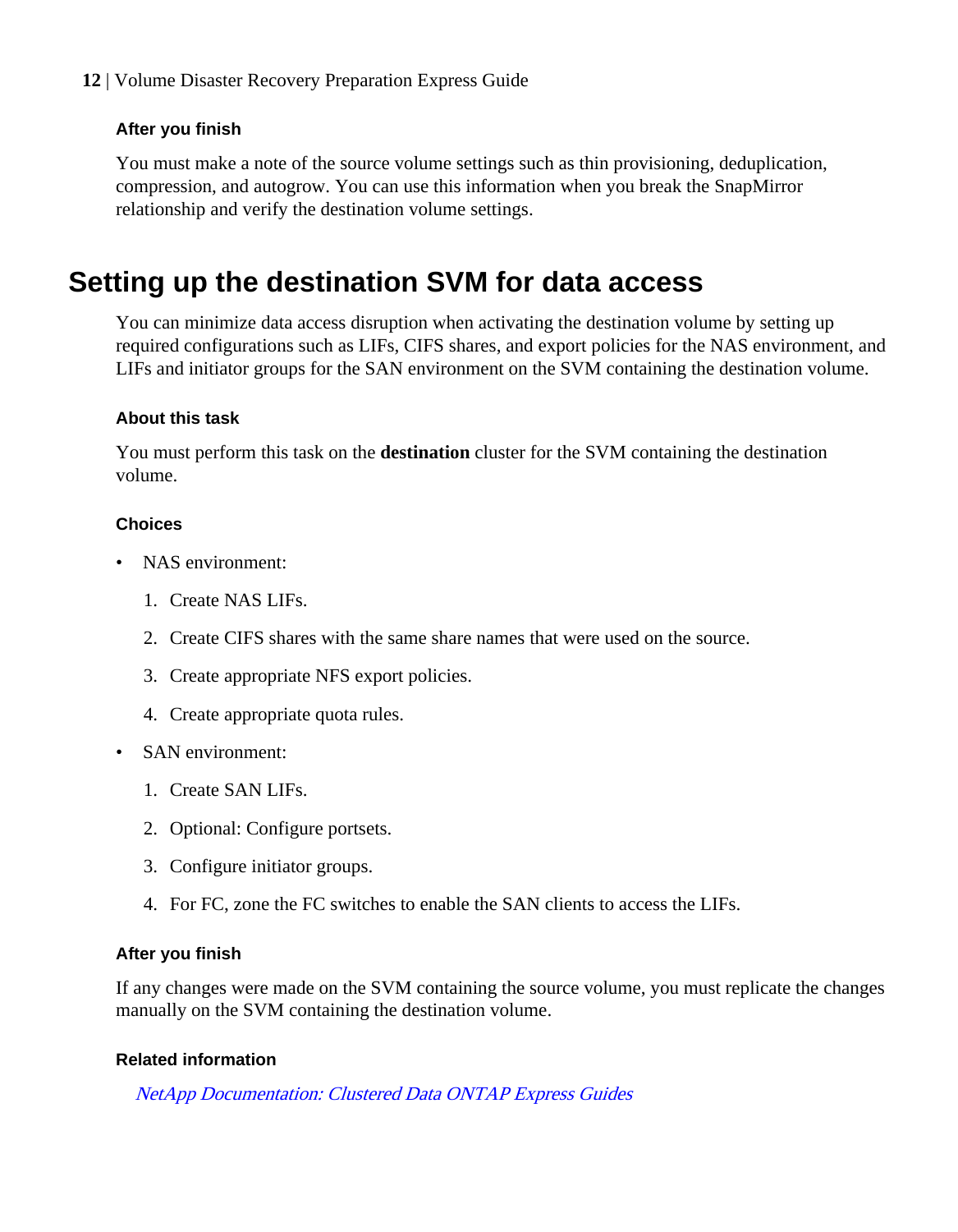## <span id="page-12-0"></span>**Monitoring the status of SnapMirror data transfers**

You should periodically monitor the status of the SnapMirror relationships to ensure that the SnapMirror data transfers are occurring as per the specified schedule.

#### **About this task**

You must perform this task from the **destination** cluster.

#### **Steps**

- **1.** Expand the **Storage Virtual Machines** hierarchy in the left navigation pane.
- **2.** Select the Storage Virtual Machine (SVM) that contains the destination volume, and then click **Protection**.
- **3.** Select the SnapMirror relationship between the source and the destination volumes, and then verify the status in the **Details** bottom tab.

The Details tab displays the health status of the SnapMirror relationship and shows the transfer errors and lag time.

- The Is Healthy field must display **Yes**. For most SnapMirror data transfer failures, the field displays **No**. In some failure cases, however, the field continues to display **Yes**. You must check the transfer errors in the Details section to ensure that no data transfer failure occurred.
- The Relationship State field must display **Snapmirrored**.
- The Lag Time must be no more than the transfer schedule interval. For example, if the transfer schedule is hourly, then the lag time must not be more than an hour.

You should troubleshoot any issues in the SnapMirror relationships.

[NetApp Technical Report 4015: SnapMirror Configuration and Best Practices Guide for](http://www.netapp.com/us/media/tr-4015.pdf) [Clustered Data ONTAP](http://www.netapp.com/us/media/tr-4015.pdf)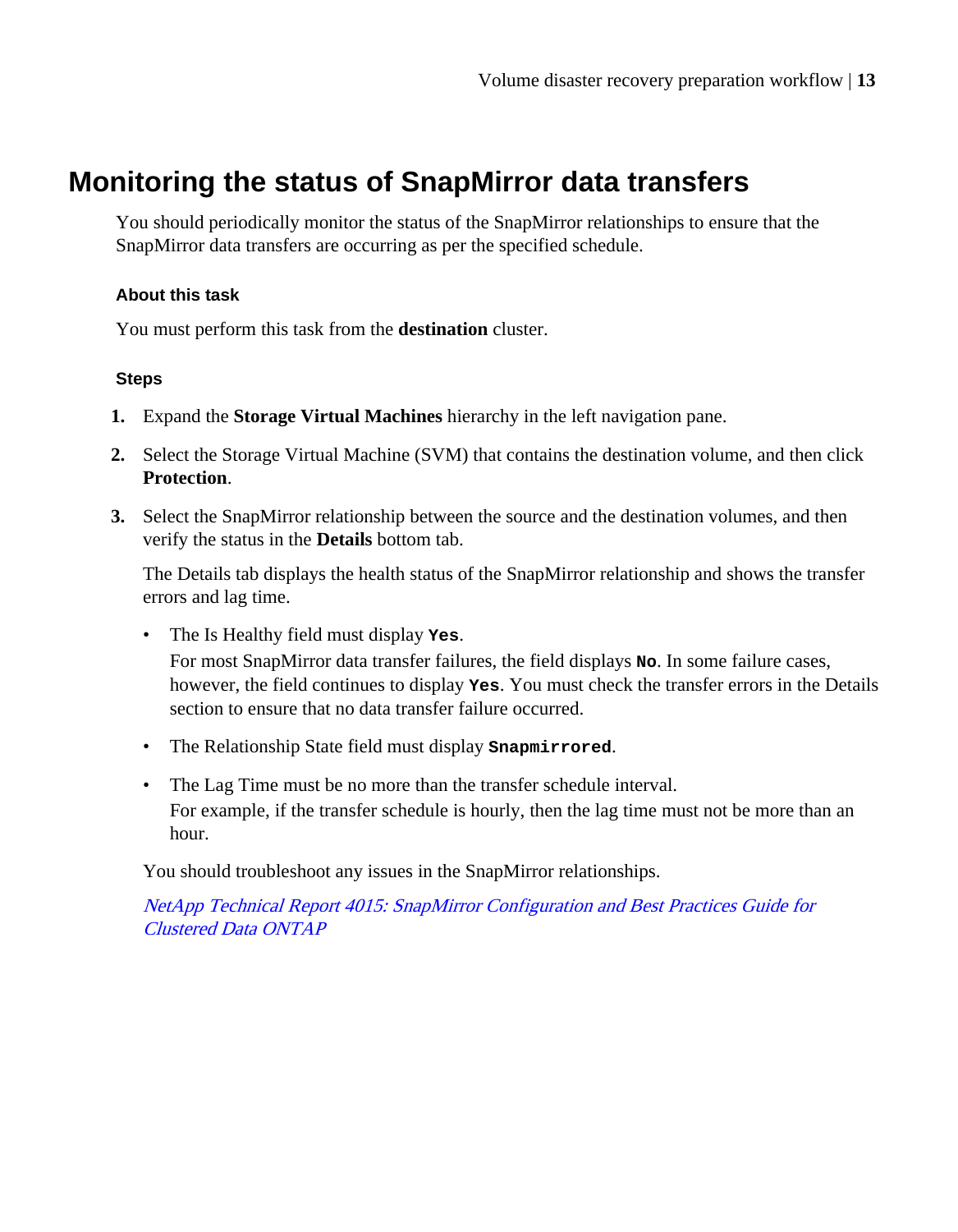| <b>Destination Location:</b> |                        |                                           |              |                                |                                                                                  |
|------------------------------|------------------------|-------------------------------------------|--------------|--------------------------------|----------------------------------------------------------------------------------|
|                              | dest SVM:source SVM Vo | Relationship State:                       | Snapmirrored | <b>Current Transfer Type:</b>  | None                                                                             |
| Source Cluster:              | cluster-2              | Network Compression Ratio: Not Applicable |              | <b>Current Transfer Error:</b> | None                                                                             |
| <b>Destination Cluster:</b>  | cluster-1              |                                           |              | Last Transfer Error:           | None                                                                             |
| Transfer Schedule:           | hourly                 |                                           |              | Last Transfer Type:            | Initialize                                                                       |
| Data Transfer Rate:          | Unlimited              |                                           |              | Latest Snapshot Timestamp:     | 09/16/2014 23:42:24                                                              |
| Lag Time:                    | <b>None</b>            |                                           |              | Latest Snapshot Copy:          | snapmirror.3e61ed5f-31a3-11e4-98c7-<br>005056974d2d 2147484686.2014-09-16 233529 |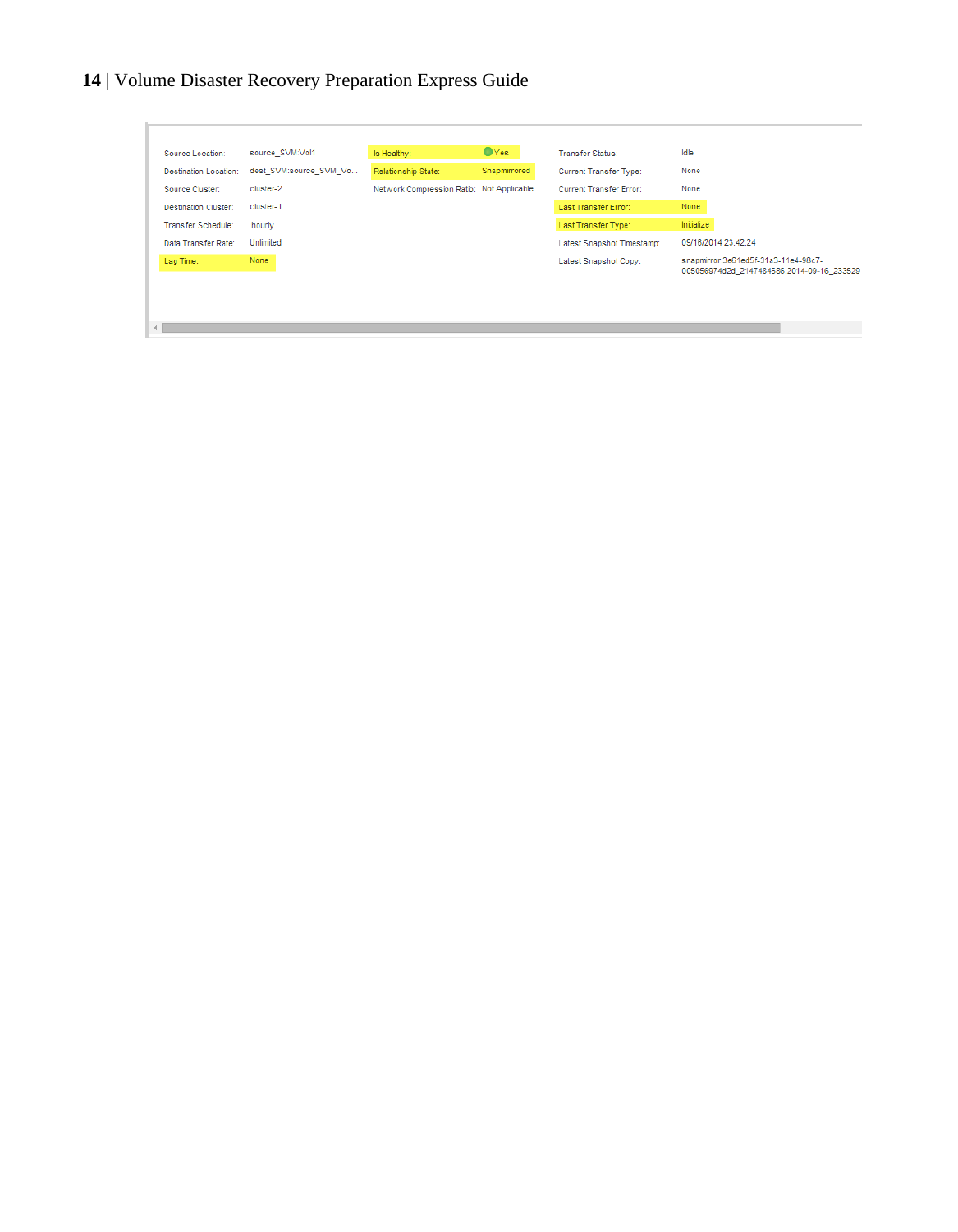# <span id="page-14-0"></span>**Where to find additional information**

Additional documentation is available to help you activate the destination volume to test the disaster recovery setup or when a disaster occurs. You can also learn more about how to reactivate the source volume after the disaster.

#### **Express guide**

• [Clustered Data ONTAP 8.3 Volume Disaster Recovery Express Guide](https://library.netapp.com/ecm/ecm_download_file/ECMP1653501)

Describes how to quickly activate a destination volume after a disaster and then reactivate the source volume in clustered Data ONTAP 8.3.

#### **Comprehensive guides**

• [Clustered Data ONTAP 8.3 Data Protection Guide](https://library.netapp.com/ecm/ecm_download_file/ECMP1610205)

Provides detailed conceptual and CLI-based task information about disaster recovery by using SnapMirror technology.

• [OnCommand Unified Manager 6.1 Administration Guide](https://library.netapp.com/ecm/ecm_download_file/ECMP1242991)

Provides information about performing OnCommand Unified Manager tasks using the web UI and information about troubleshooting, as well as providing in-depth conceptual information.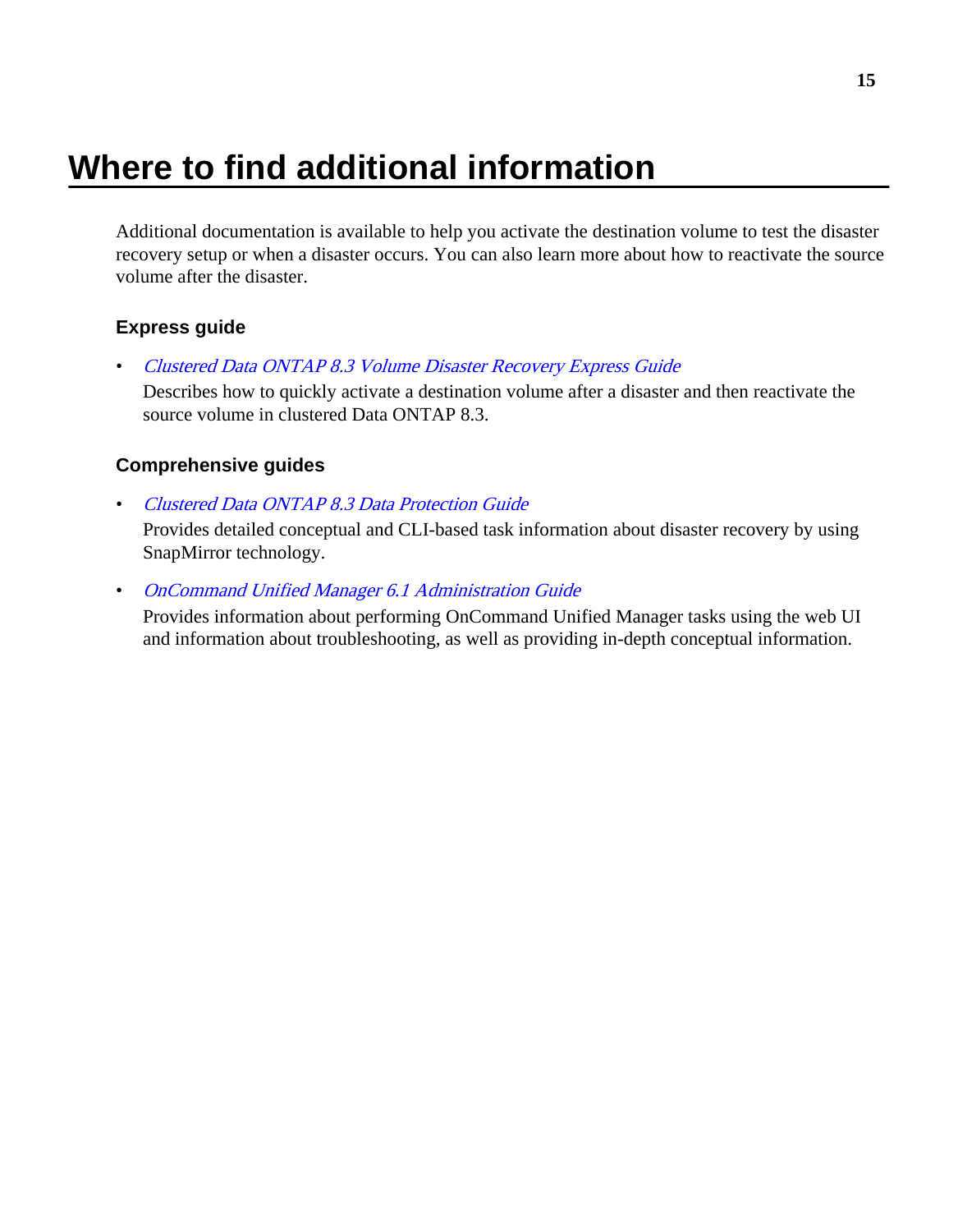# <span id="page-15-0"></span>**Copyright information**

Copyright © 1994–2014 NetApp, Inc. All rights reserved. Printed in the U.S.

No part of this document covered by copyright may be reproduced in any form or by any means graphic, electronic, or mechanical, including photocopying, recording, taping, or storage in an electronic retrieval system—without prior written permission of the copyright owner.

Software derived from copyrighted NetApp material is subject to the following license and disclaimer:

THIS SOFTWARE IS PROVIDED BY NETAPP "AS IS" AND WITHOUT ANY EXPRESS OR IMPLIED WARRANTIES, INCLUDING, BUT NOT LIMITED TO, THE IMPLIED WARRANTIES OF MERCHANTABILITY AND FITNESS FOR A PARTICULAR PURPOSE, WHICH ARE HEREBY DISCLAIMED. IN NO EVENT SHALL NETAPP BE LIABLE FOR ANY DIRECT, INDIRECT, INCIDENTAL, SPECIAL, EXEMPLARY, OR CONSEQUENTIAL DAMAGES (INCLUDING, BUT NOT LIMITED TO, PROCUREMENT OF SUBSTITUTE GOODS OR SERVICES; LOSS OF USE, DATA, OR PROFITS; OR BUSINESS INTERRUPTION) HOWEVER CAUSED AND ON ANY THEORY OF LIABILITY, WHETHER IN CONTRACT, STRICT LIABILITY, OR TORT (INCLUDING NEGLIGENCE OR OTHERWISE) ARISING IN ANY WAY OUT OF THE USE OF THIS SOFTWARE, EVEN IF ADVISED OF THE POSSIBILITY OF SUCH DAMAGE.

NetApp reserves the right to change any products described herein at any time, and without notice. NetApp assumes no responsibility or liability arising from the use of products described herein, except as expressly agreed to in writing by NetApp. The use or purchase of this product does not convey a license under any patent rights, trademark rights, or any other intellectual property rights of NetApp.

The product described in this manual may be protected by one or more U.S. patents, foreign patents, or pending applications.

RESTRICTED RIGHTS LEGEND: Use, duplication, or disclosure by the government is subject to restrictions as set forth in subparagraph  $(c)(1)(ii)$  of the Rights in Technical Data and Computer Software clause at DFARS 252.277-7103 (October 1988) and FAR 52-227-19 (June 1987).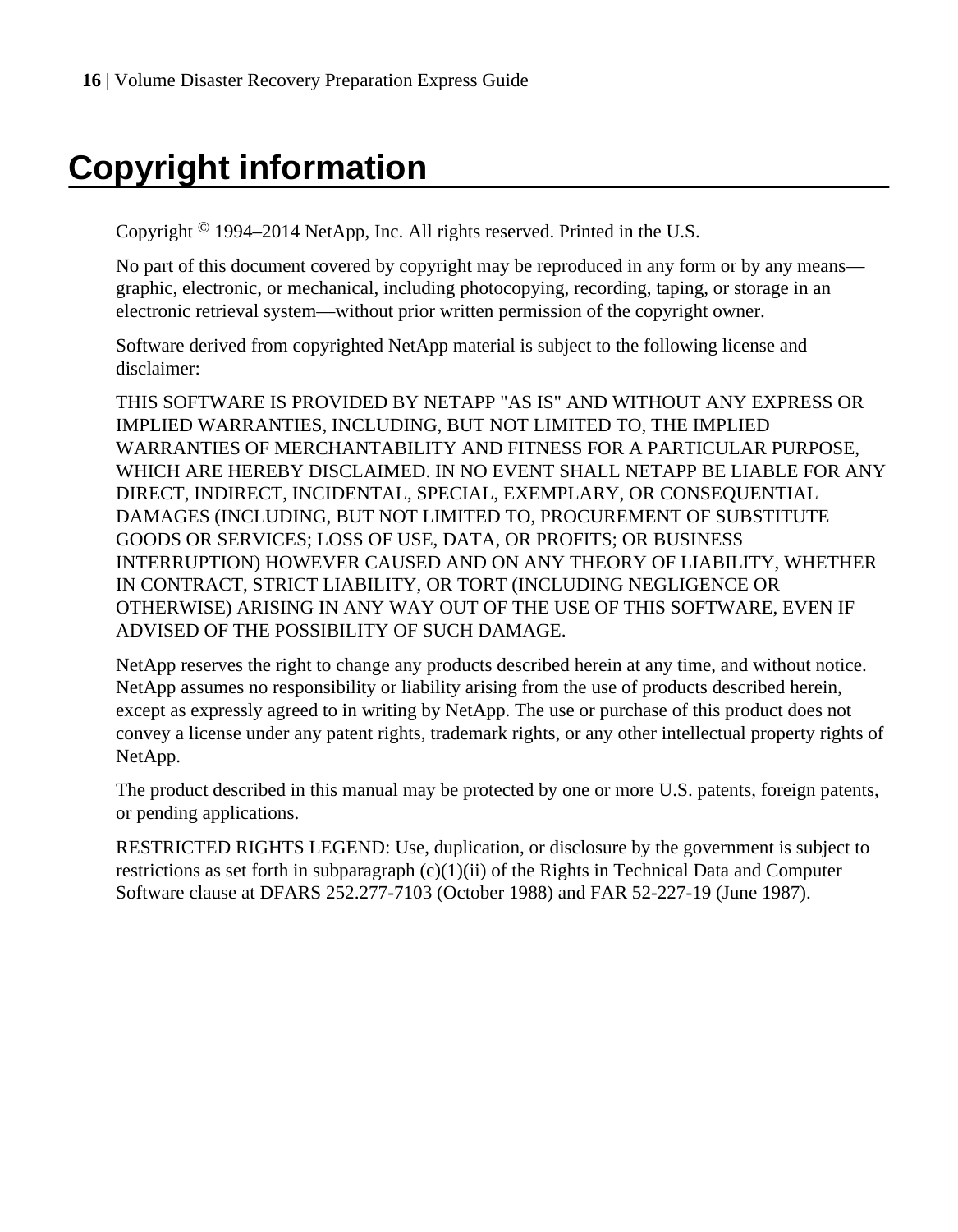## <span id="page-16-0"></span>**Trademark information**

NetApp, the NetApp logo, Go Further, Faster, ASUP, AutoSupport, Campaign Express, Cloud ONTAP, clustered Data ONTAP, Customer Fitness, Data ONTAP, DataMotion, Fitness, Flash Accel, Flash Cache, Flash Pool, FlashRay, FlexArray, FlexCache, FlexClone, FlexPod, FlexScale, FlexShare, FlexVol, FPolicy, GetSuccessful, LockVault, Manage ONTAP, Mars, MetroCluster, MultiStore, NetApp Insight, OnCommand, ONTAP, ONTAPI, RAID DP, SANtricity, SecureShare, Simplicity, Simulate ONTAP, Snap Creator, SnapCopy, SnapDrive, SnapIntegrator, SnapLock, SnapManager, SnapMirror, SnapMover, SnapProtect, SnapRestore, Snapshot, SnapValidator, SnapVault, StorageGRID, Tech OnTap, Unbound Cloud, and WAFL are trademarks or registered trademarks of NetApp, Inc., in the United States, and/or other countries. A current list of NetApp trademarks is available on the web at <http://www.netapp.com/us/legal/netapptmlist.aspx>.

Cisco and the Cisco logo are trademarks of Cisco in the U.S. and other countries. All other brands or products are trademarks or registered trademarks of their respective holders and should be treated as such.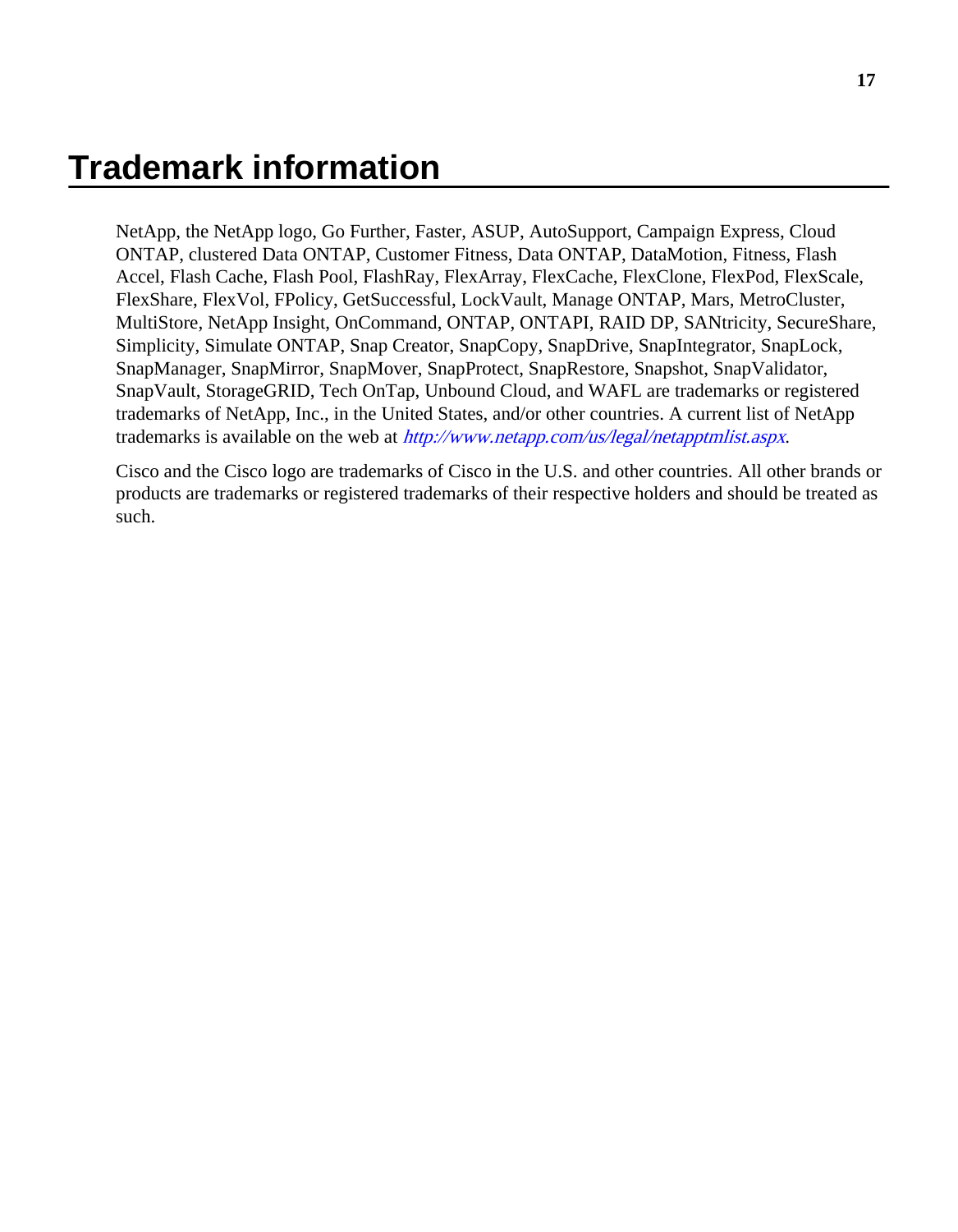# <span id="page-17-0"></span>**How to send your comments**

You can help us to improve the quality of our documentation by sending us your feedback.

Your feedback is important in helping us to provide the most accurate and high-quality information. If you have suggestions for improving this document, send us your comments by email to [doccomments@netapp.com](mailto:doccomments@netapp.com). To help us direct your comments to the correct division, include in the subject line the product name, version, and operating system.

You can also contact us in the following ways:

- NetApp, Inc., 495 East Java Drive, Sunnyvale, CA 94089 U.S.
- Telephone:  $+1$  (408) 822-6000
- Fax:  $+1$  (408) 822-4501
- Support telephone:  $+1$  (888) 463-8277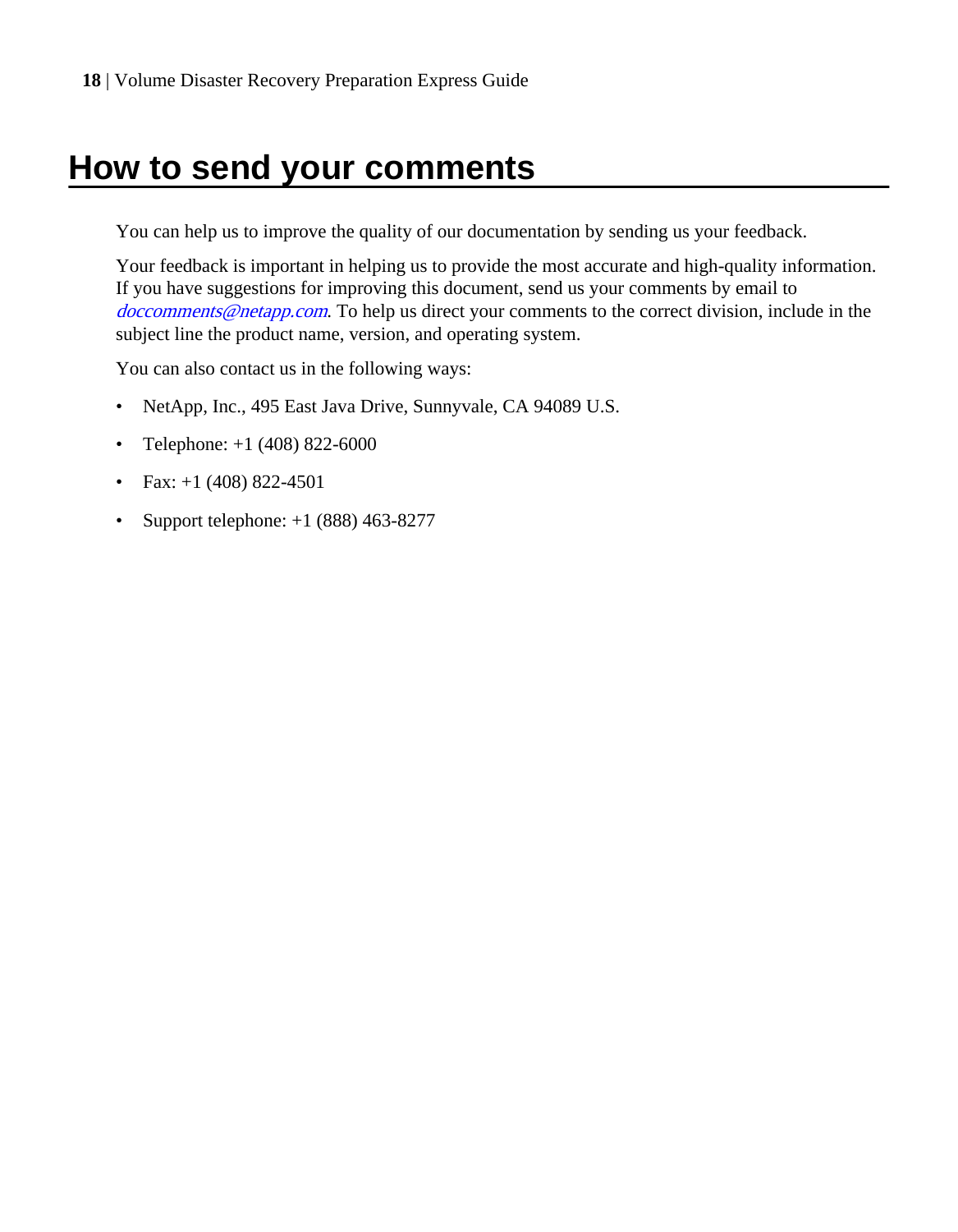# <span id="page-18-0"></span>**Index**

## **C**

cluster peer relationships verifying the status [7](#page-6-0) clusters requirements for using Express Guide to configure volume disaster recovery [4](#page-3-0) comments how to send feedback about documentation [18](#page-17-0)

## **D**

data access setting up the destination SVM [12](#page-11-0) data protection where to get additional information about [15](#page-14-0) destination volumes creating for disaster recovery [7](#page-6-0) setting up for data access from  $12$ disaster recovery creating SnapMirror relationships between volumes on different clusters for [7](#page-6-0) requirements for using Express Guide to configure mirror relationships for [4](#page-3-0) where to get additional information about volumes [15](#page-14-0) workflow for volume  $6$ documentation how to send feedback about [18](#page-17-0)

### **E**

express guides requirements for using to configure SnapMirror relationships for disaster recovery [4](#page-3-0)

### **F**

feedback

how to send comments about documentation  $18$ flowcharts

volume disaster recovery preparation workflow [6](#page-5-0)

## **I**

information how to send feedback about improving documentation [18](#page-17-0) intercluster creating SnapMirror relationships between volumes for disaster recovery [7](#page-6-0)

### **L**

lag times monitoring SnapMirror relationship health [13](#page-12-0)

### **M**

mirror relationships creating between volumes on different clusters for disaster recovery [7](#page-6-0) initializing [7](#page-6-0) monitoring health of  $13$ requirements for using Express Guide to configure, for disaster recovery [4](#page-3-0)

## **P**

peer relationships verifying the status of cluster [7](#page-6-0) policies SnapMirror, creating for disaster recovery [7](#page-6-0) protection where to get additional information about data [15](#page-14-0)

## **R**

relationships creating SnapMirror, between volumes on different clusters for disaster recovery [7](#page-6-0) monitoring health of SnapMirror [13](#page-12-0) requirements for using Express Guide to configure SnapMirror, for disaster recovery [4](#page-3-0) verifying cluster peer [7](#page-6-0)